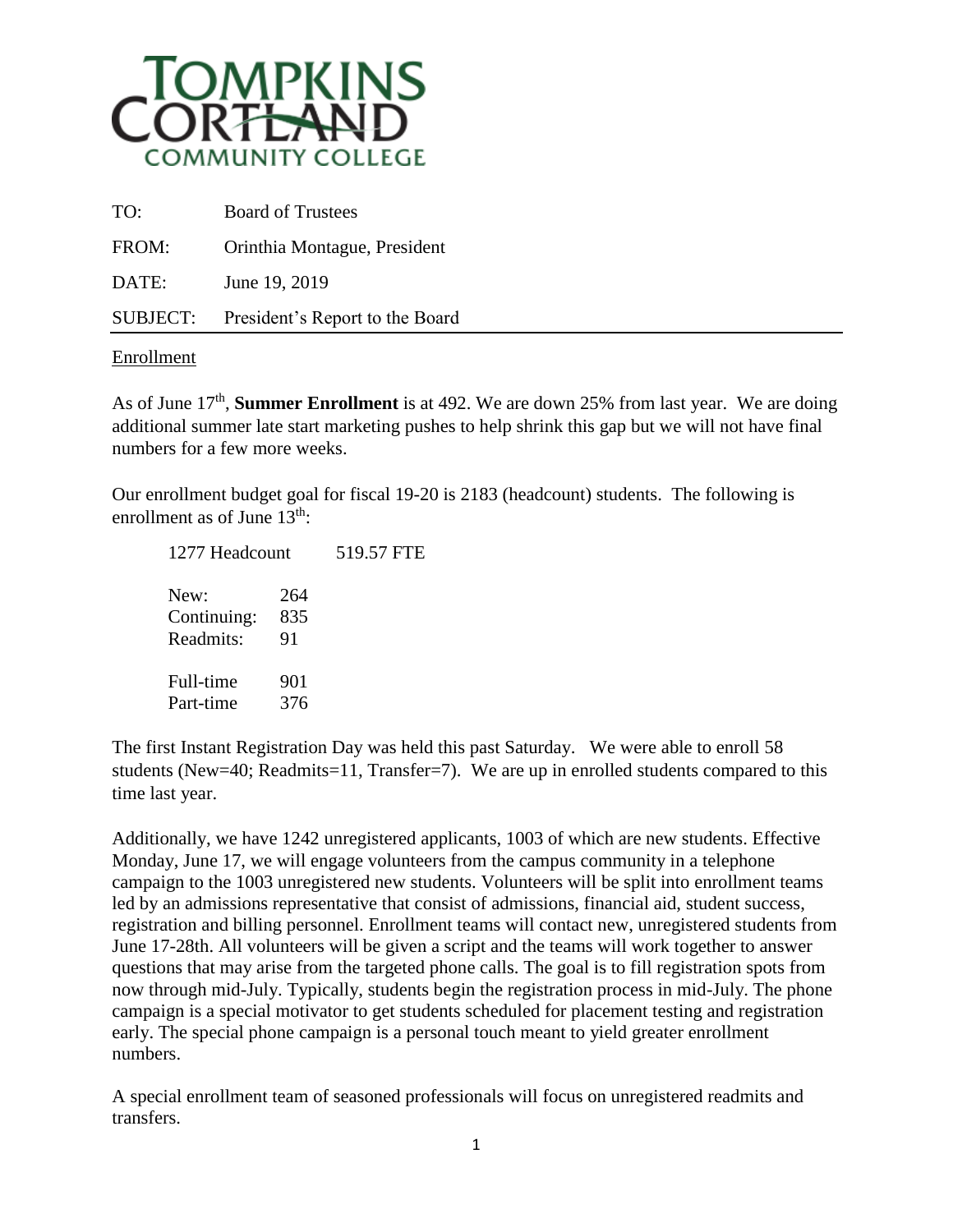

# Union Negotiations

Negotiations with bargaining units are on-going with the exception of the Faculty Association which is at an impasse. We received notification last week that an Arbitrator has been assigned.

## Sponsor Budget Requests

As you may be aware, both Tompkins County and Cortland County Legislative Budget Committees have indicated support of the College's request for a 5% increase in sponsor support. The request must now go to the full Legislature (6/27 for Cortland and 7/16 for Tompkins).

## Recognitions

 Tompkins Cortland Community College's website has been named one of the best in the state. The website (tompkinscortland.edu) was recognized by the State University of New York Council for University Advancement (SUNYCUAD) at the 2019 annual conference in Saratoga Springs. The competition was open to all websites produced at the 64 SUNY schools.

The SUNYCUAD Awards for Excellence Program was created to identify projects that have achieved outstanding results through good planning, well-conceived goals, effective solutions, to share models of performance throughout the SUNY system, and to reward institutions and individuals for their singular achievements. The Excellence in Websites category recognizes the best in web design and content at institutions that manage their sites through in-house staff.

Tompkins Cortland's website went through a comprehensive redesign in 2019, with the new site launching in August. The website was the product of the College's Marketing and Communications team, with Associate Director of Communications, Robert Edgecomb, leading the project before his retirement.

 The Distinguished Service Award was established to recognize individuals who have made long-term commitments of time and energy to New York State Transfer and Articulation Association (NYSTAA).

It recognizes significant and lasting contributions to the organization and advocacy for transfer issues. Recipients may have served the organization as board members, officers, active committee members, NYSTAA/transfer issues advocates across the State, conference presenters, professional leadership, role models for new transfer professionals, or in many other capacities deemed significant to the mission of NYSTAA.

Heather Stevens, Coordinator of Transfer Services at TC3 received this award.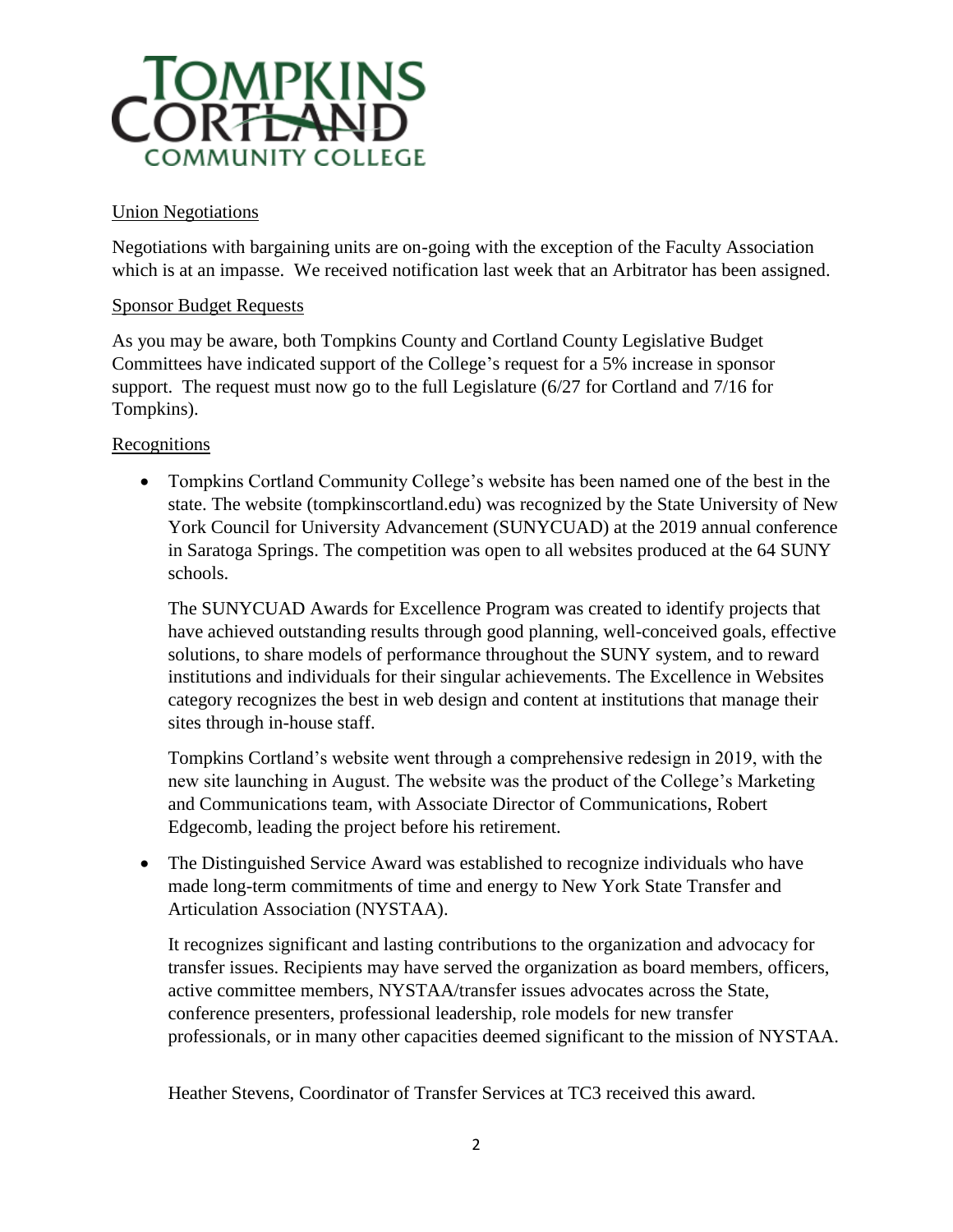

 Our members of the College recently completed the PEAKS Leadership Program which is a collaboration currently between Tompkins Cortland CC, Onondaga CC, Mohawk Valley CC and Dutchess Community College. Participants from TC3 were Chris Armitage, Rhonda Kowalski, Angela Martin and Sheila Abbey.

## Housing Update

Several entities have expressed interest in utilizing our vacant campus housing. In an effort to be equitable and transparent regarding all proposals the College and the Foundation developed an RFP which was distributed on 6/14. Once the required timeframe for responses has passed, the Housing Work Group will recommend proposals for moving forward.

#### Miscellaneous

The College received a \$150K grant from SUNY to focus on Applied Learning and Internships. Deb Mohlenhoff will lead the development of this initiative for the campus connecting faculty community businesses/organizations.

#### Meetings/Presentations

| $5/16-19$ | Ithaca College Board Meetings and Commencement                                                                                   |
|-----------|----------------------------------------------------------------------------------------------------------------------------------|
| 5/20      | <b>Retiree Event</b>                                                                                                             |
| 5/21      | <b>Nursing Pinning Ceremony</b>                                                                                                  |
| 5/22      | Staff & Faculty Softball Game                                                                                                    |
| 5/23      | Commencement                                                                                                                     |
| 5/27      | Memorial Day – College Holiday                                                                                                   |
| 5/28      | Interview with Coordinator of Tutoring & Accommodation Services Candidate                                                        |
| 5/29      | Phone Interviews for Candidates for Cortland County Administrator                                                                |
| 5/30      | <b>Ithaca Festival Parade</b>                                                                                                    |
| 6/3       | Interview with Coordinator of Tutoring & Accommodation Services Candidate                                                        |
| 6/4       | Keynote Speaker at the New York State Association for College Admissions<br>Counseling Conference at LeMoyne College in Syracuse |
| 6/5       | College Operating Budget to the Cortland County Budget and Finance Committee                                                     |
| 6/6       | College Initiative Upstate Reception/Celebration                                                                                 |